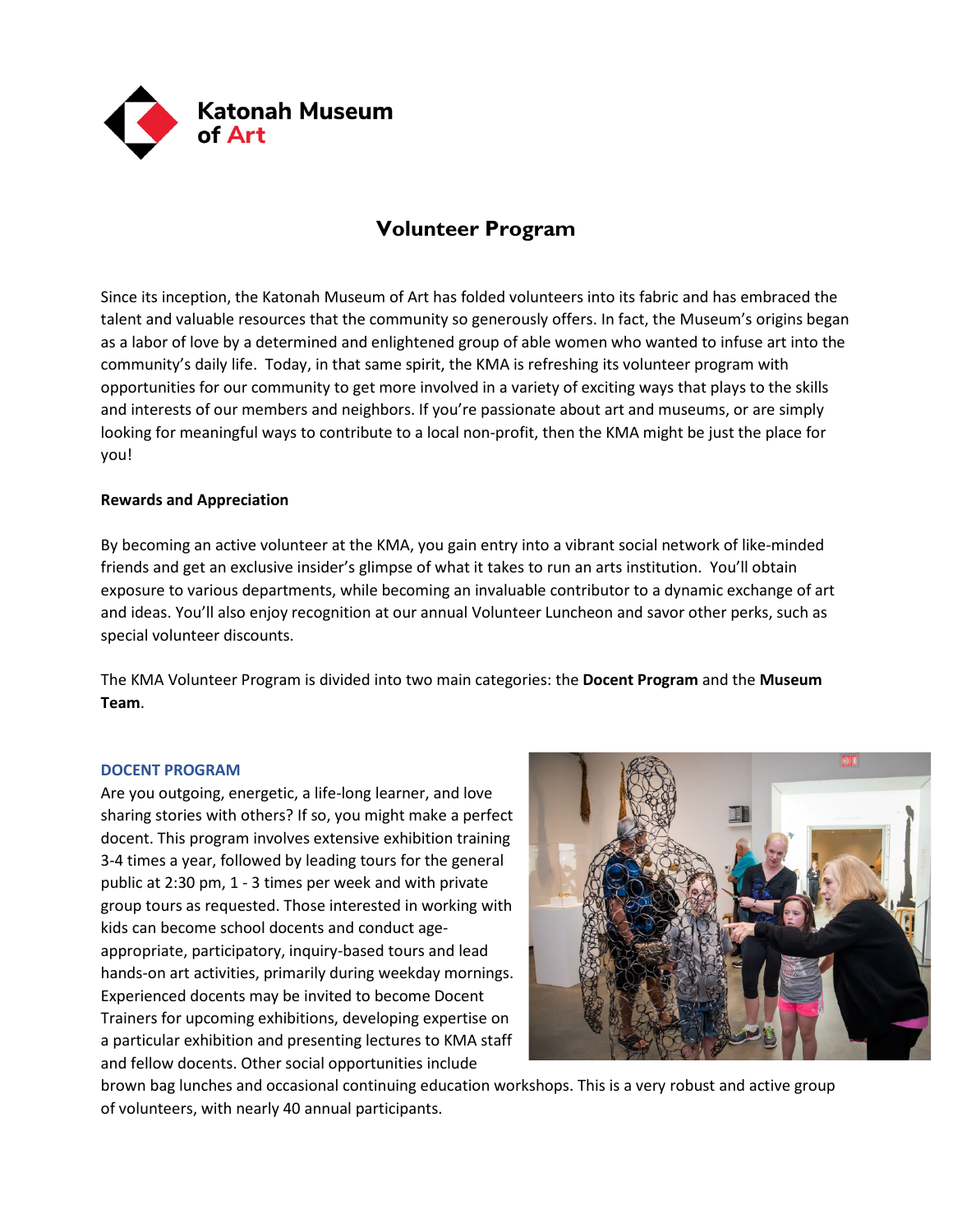#### **MUSEUM TEAM**

#### **Marketing/Communications**

Think you have what it takes to become KMA's #1 advocate? Are you ready to paper the whole town with grassroots flyers or be the master mind behind a brand new marketing incentive? We're looking for folks who want to spread the word about KMA happenings, work well in a team, express themselves well in writing, and enjoy pre-event roll-out. Social media and graphic design skills are a big plus. On-call and project basis.

#### **Hospitality**

Would you like to be part of our Guest Services team? Be a gracious host, not only at our Admissions Desk, but at select special events, ranging from lectures to backyard concerts. Other tasks may include helping create and distribute seasonal surveys, collecting metrics and getting to know the community from the inside out. An outgoing, energetic, and patient personality required. Our host roles can be sporadic or on a regular basis, such as helping at the Admission Desk from 1-3 pm.



#### Special Events and Public Programs

Are you detail-oriented and an organizer by nature -- full of creative ideas and as interested in event execution as you are in the concept? Maybe you're also passionate about photography and love taking pictures of people and events? If so, help us plan, project-manage, and document upcoming lectures, trips, and concerts. Design and track invitations, assist with mailings, database entry, sourcing vendors, staffing, set-up and clean-up. On-call and project basis.

#### Administrative

Are you interested in getting behind the scenes and taking on ad hoc tasks large and small, which could include assisting with membership mailings and renewals, light research, filing, and answering phone calls? If you enjoy working at your own pace in a quiet environment and are comfortable using a computer, then this might be the perfect option for you. On-call basis.

#### Youth Programs

Love working with kids? Help us source materials and facilitate hands-on activities at a variety of familyfriendly programs, such as Family Days, school vacation programs, and off-site events. Week-end hours required.

#### Community Engagement

Are you bilingual in Spanish and have a passion for engaging neighboring communities? Help us design, facilitate, and evaluate current and future community outreach initiatives for kids and their families.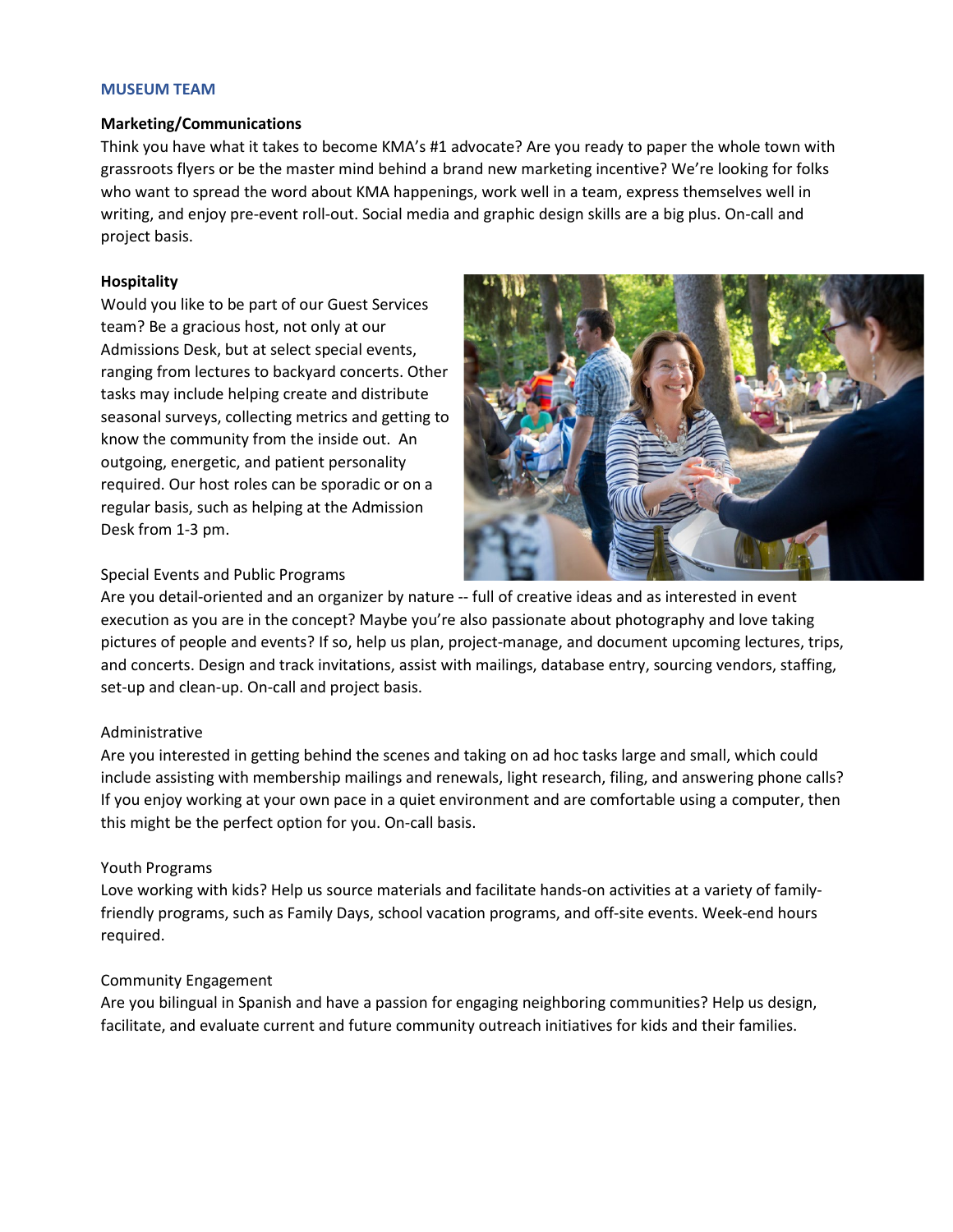# How To Apply

Interested? Follow the following steps to become a KMA volunteer\*:

- 1. Fill out the attached application.
- 3. Interview with a staff member.
- 2. Join as a member, if accepted.
- 4. Attend volunteer orientation and enjoy your experience!

\*Please note that the KMA Volunteer Program is selective. We intentionally do not accept more applicants than we can engage in meaningful and recurring ways, so that each volunteer gets the most out of their experience.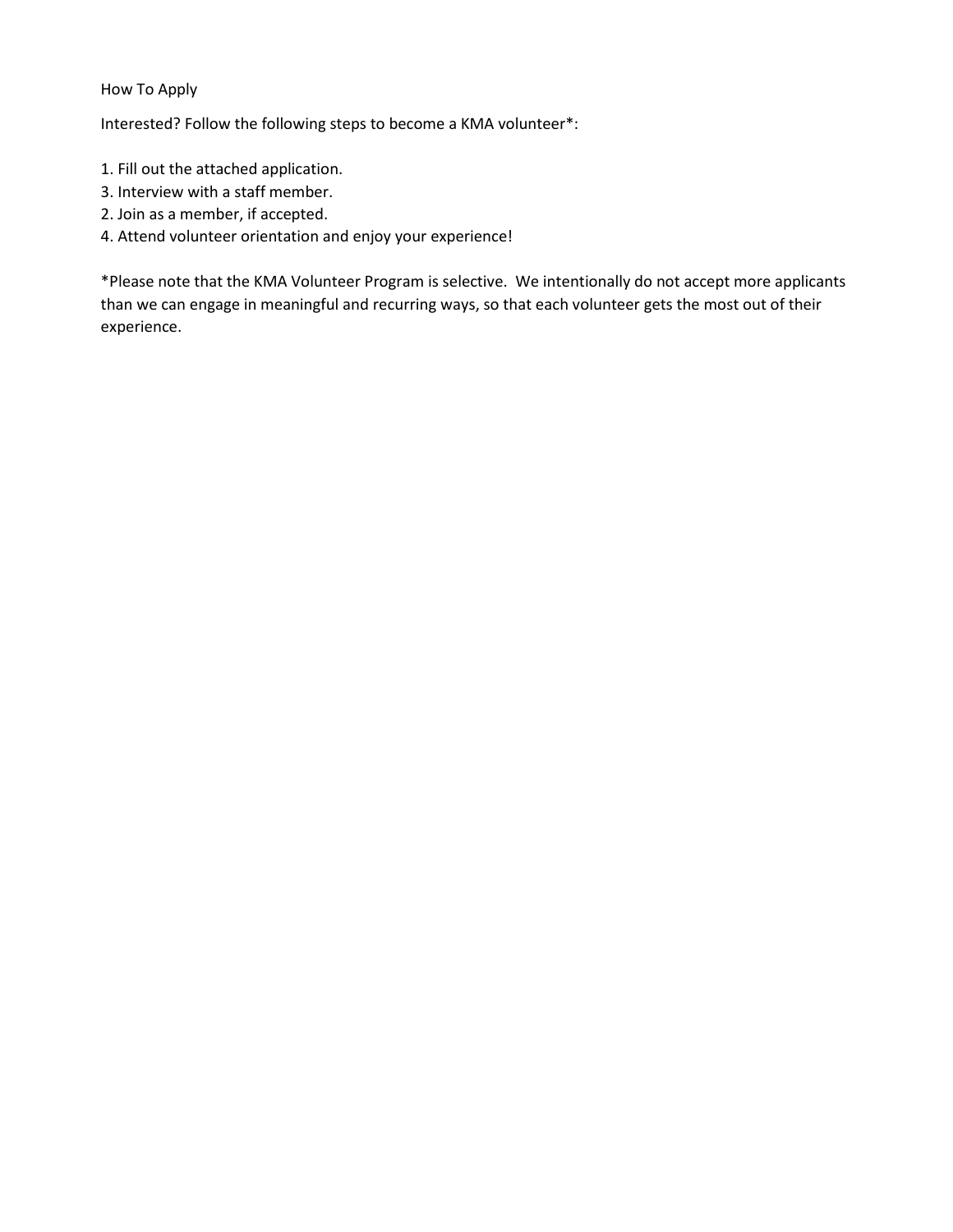### **Volunteer Application Form**

*Please complete and attach your resume. For any questions and to email your application, please contact: [education@katonahmuseum.org.](mailto:education@katonahmuseum.org) Otherwise, please mail you application to:*

| Katonah Museum of Art                                                                                              |
|--------------------------------------------------------------------------------------------------------------------|
| 134 Jay Street                                                                                                     |
| Katonah, NY 10536                                                                                                  |
|                                                                                                                    |
|                                                                                                                    |
|                                                                                                                    |
|                                                                                                                    |
|                                                                                                                    |
|                                                                                                                    |
| We'd love to learn more about you! Please answer all questions thoroughly.                                         |
| 1. Why do you want to volunteer at the KMA? How did you hear about the program?                                    |
|                                                                                                                    |
|                                                                                                                    |
|                                                                                                                    |
| 2. Do you have any volunteer experience? Please list your other cultural or volunteer affiliations.                |
|                                                                                                                    |
|                                                                                                                    |
|                                                                                                                    |
|                                                                                                                    |
| 3. What special skills can you bring to the table? (ie. computer skills, languages, etc).                          |
|                                                                                                                    |
|                                                                                                                    |
|                                                                                                                    |
| 4. Please rank volunteer positions in order of preference. Rank only the positions in which you are<br>interested. |

- \_\_Docent Program
- \_\_ Marketing/Communications
- \_\_Hospitality
- \_\_Special Events and Public Programs
- \_\_Administrative
- \_\_Youth Programs
- \_\_Community Engagement